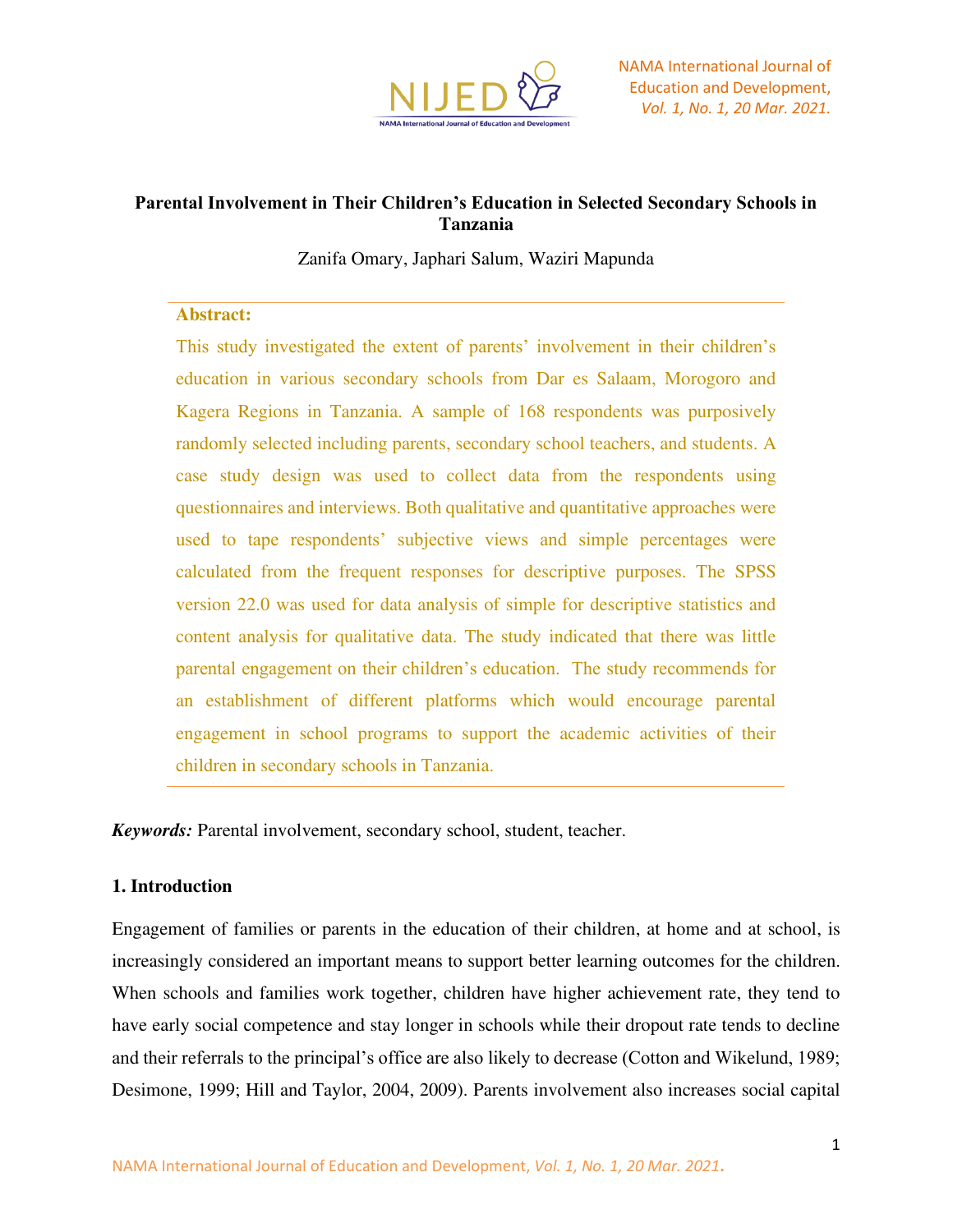

or networks which are designed to leverage resources. As social networks increase, students would be able to access additional support or resources, including tutoring, enrichment opportunities, or access to curriculum extensions beyond the school, in order to achieve academic success (Hill and Taylor, 2004).

There is no single agreed definition of the term parental involvement. Epstein (1990) define parental involvement as a reasonable interaction between teachers and parents concerning the educational development of children while the definition by Vandergrift and Greene (1992) and La Bahn (1995) refers to the combination of commitment and active participation. Subsequently, Hill and Taylor (2004) describe parents' involvement in education as parents' interaction with and participation in school and their children to promote academic success. Such transactions tend to extend beyond engagements with the school, to home life expectations and values for education that are communicated directly and indirectly to children.

 In application, parental involvement is determined to comprehend various parental behaviours and practices, which covers parental expectation for their children's academic achievement and transfer of such expectation for their children (Bloom 1984). The term parental involvement is often considered as communication between parents and children on the issues that are related to their academic learning (Christenson et al. 1992) and is usually understood as parents' participation in their children's schooling with the determination of stimulating their educational and social achievement (Fishel & Ramirez 2005).

One term which is closely related to parental involvement is parental participation. Even though these terms are used interchangeably, there is a slight difference between them. Smith et al. (2007) describe both terms as: parental involvement refers to participation of parents at both school and home in the background and schooling of their own children while involvement of parents is often divided into two forms, institutionalized and non-institutionalized. The former refers to parents' involvement in an institution such as in the parent council or school governance. The non-institutional involvement entails partaking in which parents help teachers through instructional activities which include escorting children on school trips, cleaning toys or assisting in the school library (Karsten et al., 2006). In short, the term parental involvement includes some level of involvement of parents in their children's education in both school and outside of school, while parental participation is restricted to only their support within the school environment.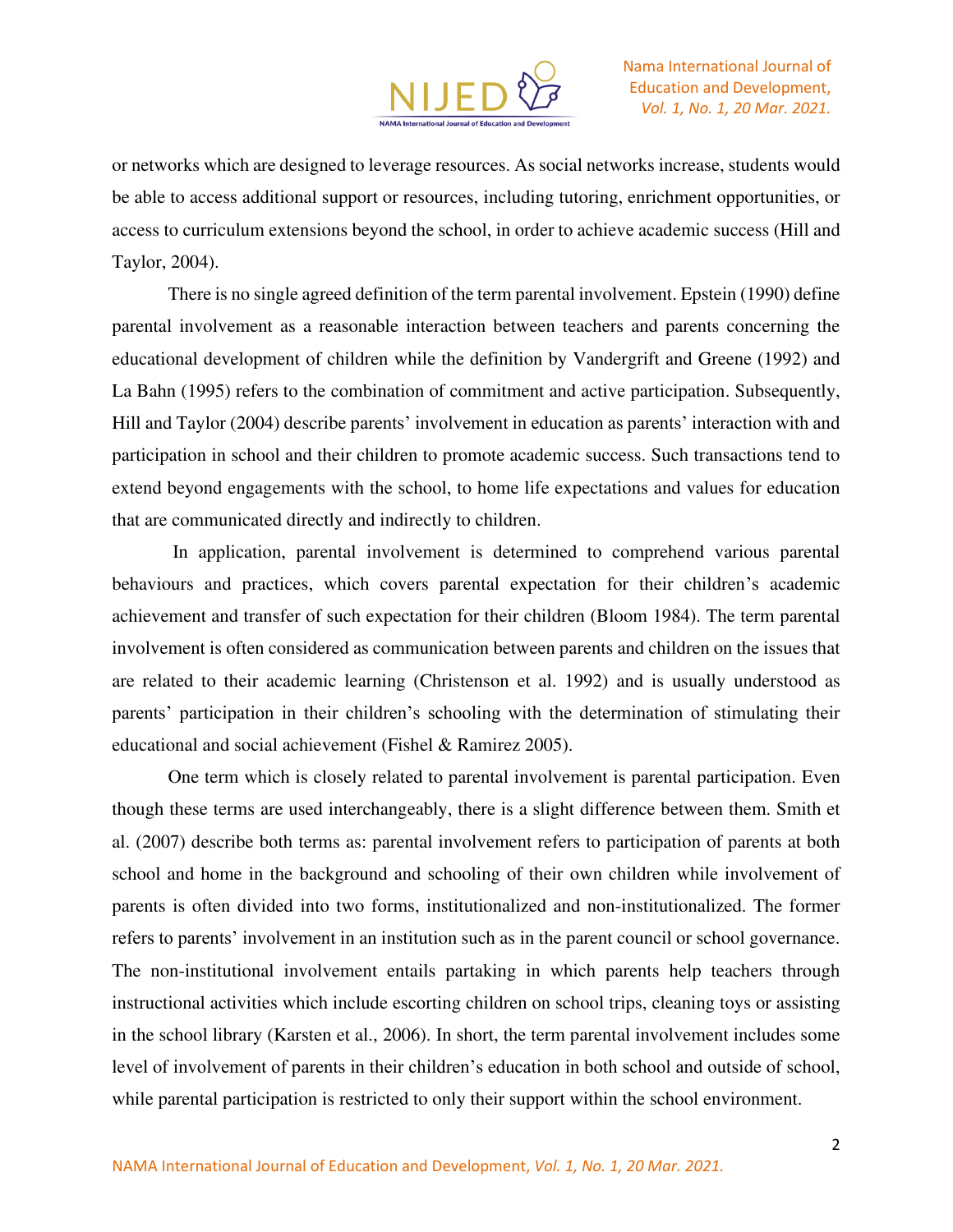

The extent of parents' involvement in their children's education has been recognized to have some form of significance and carries implication for the children's academic performance as well as co-curricular activities. Several social cognitive theorists and scholars posit that involvement augments young persons' absorptive capacity of educational messages and mode of socially acknowledged lifestyles (Sabas and Mhonya, 2015; Mafa and Esther, 2013). These studies found that children whose parents are actively engaged in their academic matters tend to have good academic performance compared to children whose parents are not engaging. However, it is important to note that more involvement does not necessarily guarantee superior results, given other influencing variables such as genealogical factors and environmental variability.

The government of Tanzania, through the Ministry of Education Science and Technology, has been striving to democratize educational access to the age-going populations in all regions of the country, with the intent to enhance sustainable social and economic development. In this sprit, the project to establish ward public secondary schools was embarked on (SEDP, 2004-2009), with the ultimate goal to ensure all secondary school-age going children get access to secondary education. With this initiative, currently there is a great number of secondary schools in the country, majority being publicly owned.

It has been reported that public secondary schools and some of the private schools in the country, including those in Dar es Salaam, Morogoro and Kagera, perform poorly in national examinations. Among the reasons cited include lack of discipline, drug use, misbehaviour among students and low parental involvement in their children's schooling with some parents are not supportive of their children' school needs and tend to assume that teachers or the government would take care of everything related to their children's schooling. While it is not clear as to whether these allegations are substantiated, the fact is that poor academic performance from public secondary schools in Tanzania is apparent.

Studies on parental involvement on their children's schooling were mostly concentrated on specific topics such as the contribution of parental involvement to the academic performance of children in schools, factors which hinder involvement of parents in children's education, and impact of parental involvement in children's discipline in schools (Leocardia et al., 2017; Zakiyu & Abdullah, 2015; Nhlabati, 2015; Sabas and Mhonya, 2015; Mafa and Esther, 2013). For example, Zakiyu and Abdullah (2015) examined the relationship between parental involvement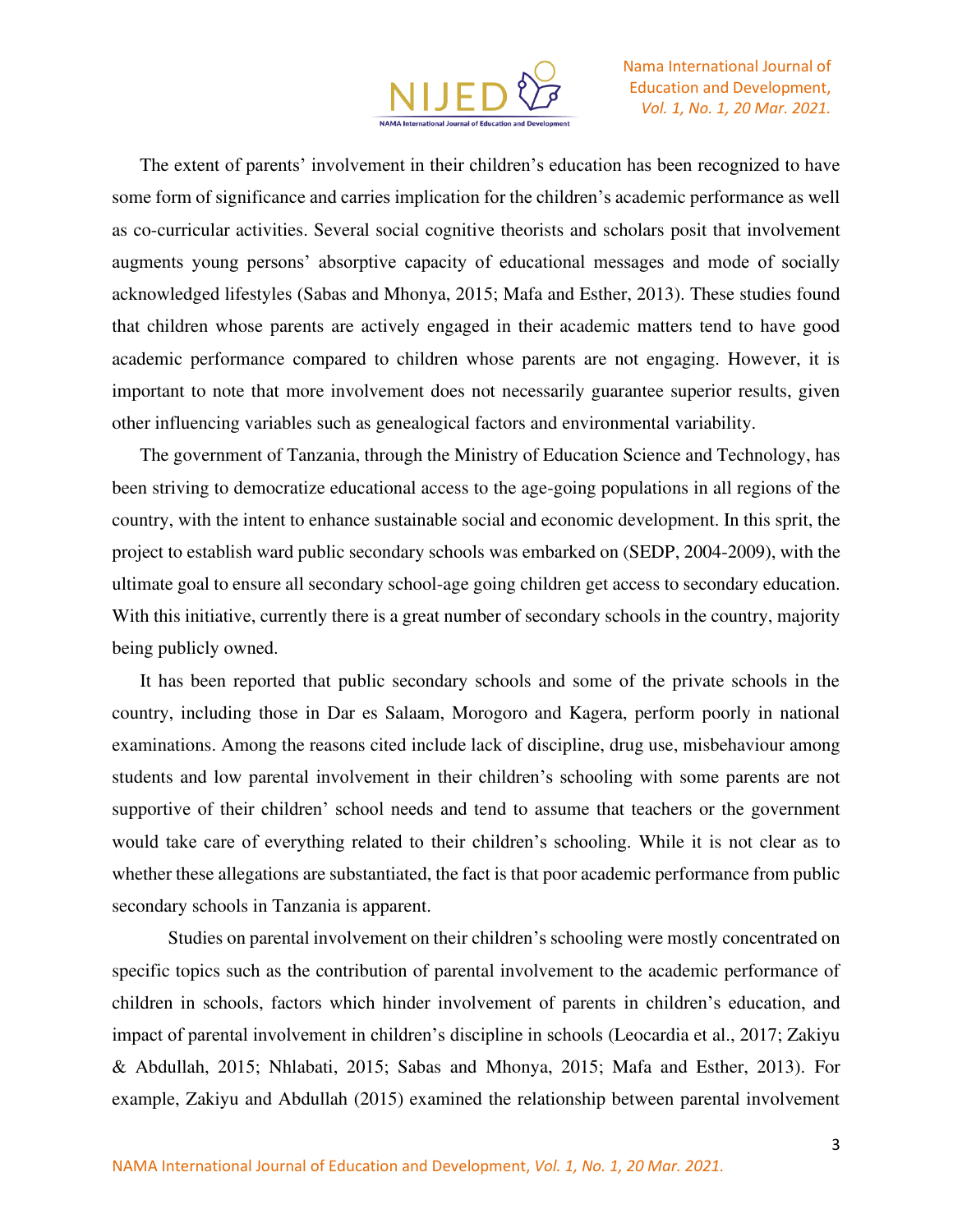

and learning achievement in national religious secondary schools in Malaysia. The study by Nhlabati (2015) focused on the impact of parents' involvement on effective secondary school governance in Mpumalanga Province, South Africa while Leocardia et al. (2017) investigated the influence of parental involvement in school activities on students' academic performance in community secondary schools (CSS) in Kibondo District, Tanzania.

In Tanzania's context, numerous studies have been conducted on education, but little concentration was given to the subject of parental involvement in schooling. This was indeed raised by Leocardia et al. (2017) that research on parental involvement is still inadequate to show its importance in guaranteeing a child's educational accomplishment. One such study by Uwezo (2013) indicated that parental involvement in Tanzania is not active enough which could be due to lack of adequate and proper sensitization from school management and relevant authorities to parents on the importance of their participation. Based on this premise, this study argues that parental involvement should not be focusing on academic performance only, but rather it should take a holistic approach to students' performance which encompasses academic, moral, spiritual, ideological, and disciplinary aspect. Hence this study intends to investigate parental involvement in their children's education in selected secondary schools in Tanzania.

#### **Methods**

This study was designed using qualitative and quantitative approaches. Both questionnaires and interviews were used as data collection methods in this study. Questionnaires were used to collect data from teachers and students while interviews were conducted for the parents. The study was conducted in three regions which are Dar es Salaam, Morogoro and Kagera, where one district from each region was selected for the study. These districts are Temeke Municipal Council (Dar es Salaam), Morogoro Municipal Council (Morogoro), and Bukoba District Council (Kagera). The study involved nine schools (three schools from each district/municipality) with eight public secondary schools, and one private secondary school.

The three schools from Morogoro municipality which were involved in this study were Jabal Hira, Kilakala and Mgulasi secondary schools. The three schools from Temeke municipality were Mlela, Toangoma, and Changanyikeni while schools from Bukoba municipality are Maruku,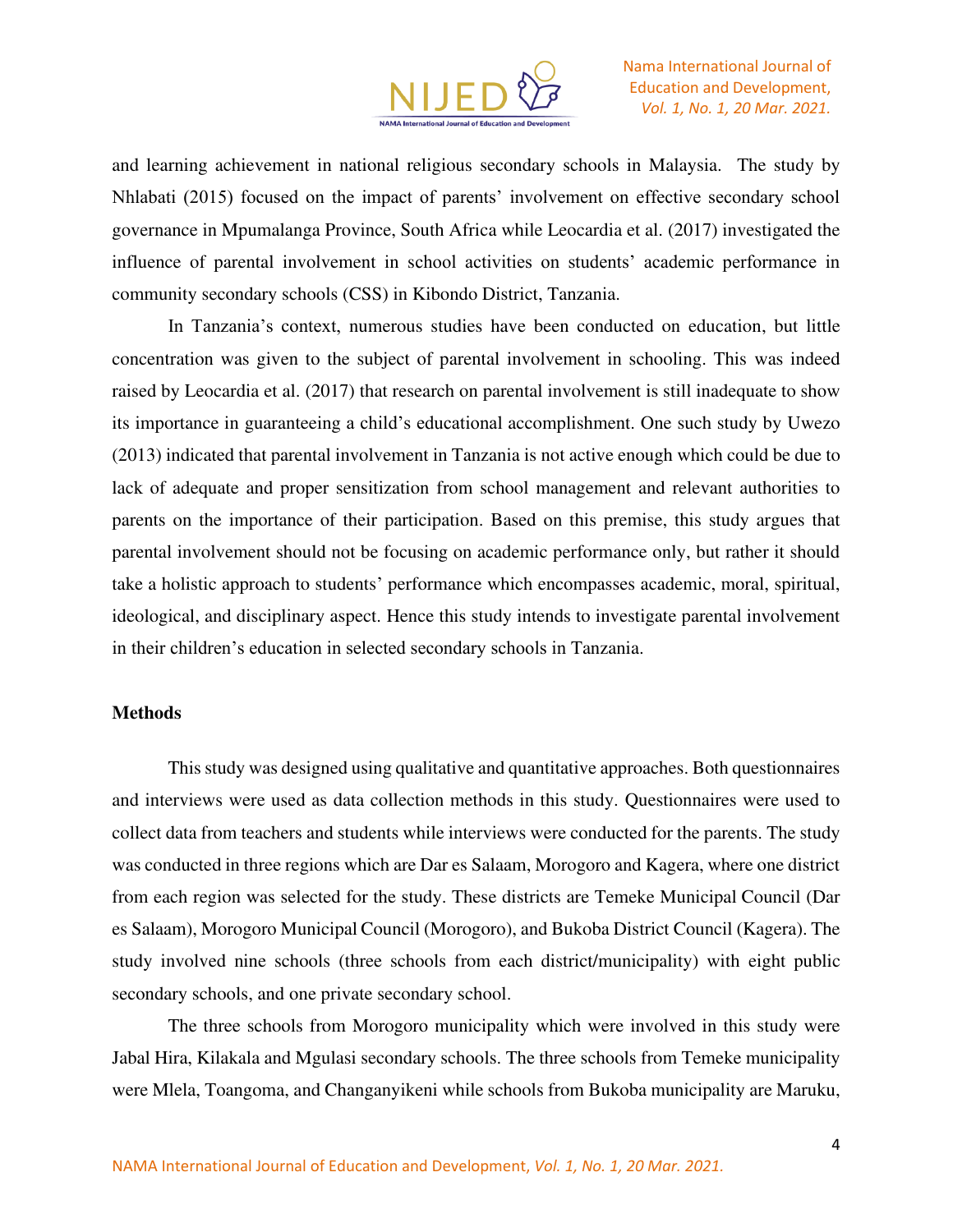

Kabale and Kabugaro secondary schools. After being distributed, the returned questionnaires were inspected to determine their level of acceptability. They were edited, where necessary, classified, and coded to allow easy analysis and interpretation. Descriptive data on background variables were tabulated and analyzed using frequencies and percentages. A statistical package, SPSS version 22, was used to process the data from the two rating scales.

### **FINDINGS AND DISCUSSION**

#### *Parental involvement in their Children's Academic Activities*

As noted, parental involvement has essential influence in school-based activities of their children. The data revealed that six students (11.1%) from Morogoro municipality, 14 students (25.9%) from Temeke municipality and eight students (14.8%) from Bukoba Municipality agreed that their parents/guardians made frequent follow-ups on their school academic progress, while nine 90 students (16.7%) from Morogoro municipality, three students (5.6%) from Temeke municipality and six students (11.1%) from Bukoba district disagreed. Those who neither agreed nor disagreed consist of three students (5.6%) from Morogoro municipality, one student (1.9%) from Temeke municipality and four students (7.4%) from Bukoba (Figure 1).



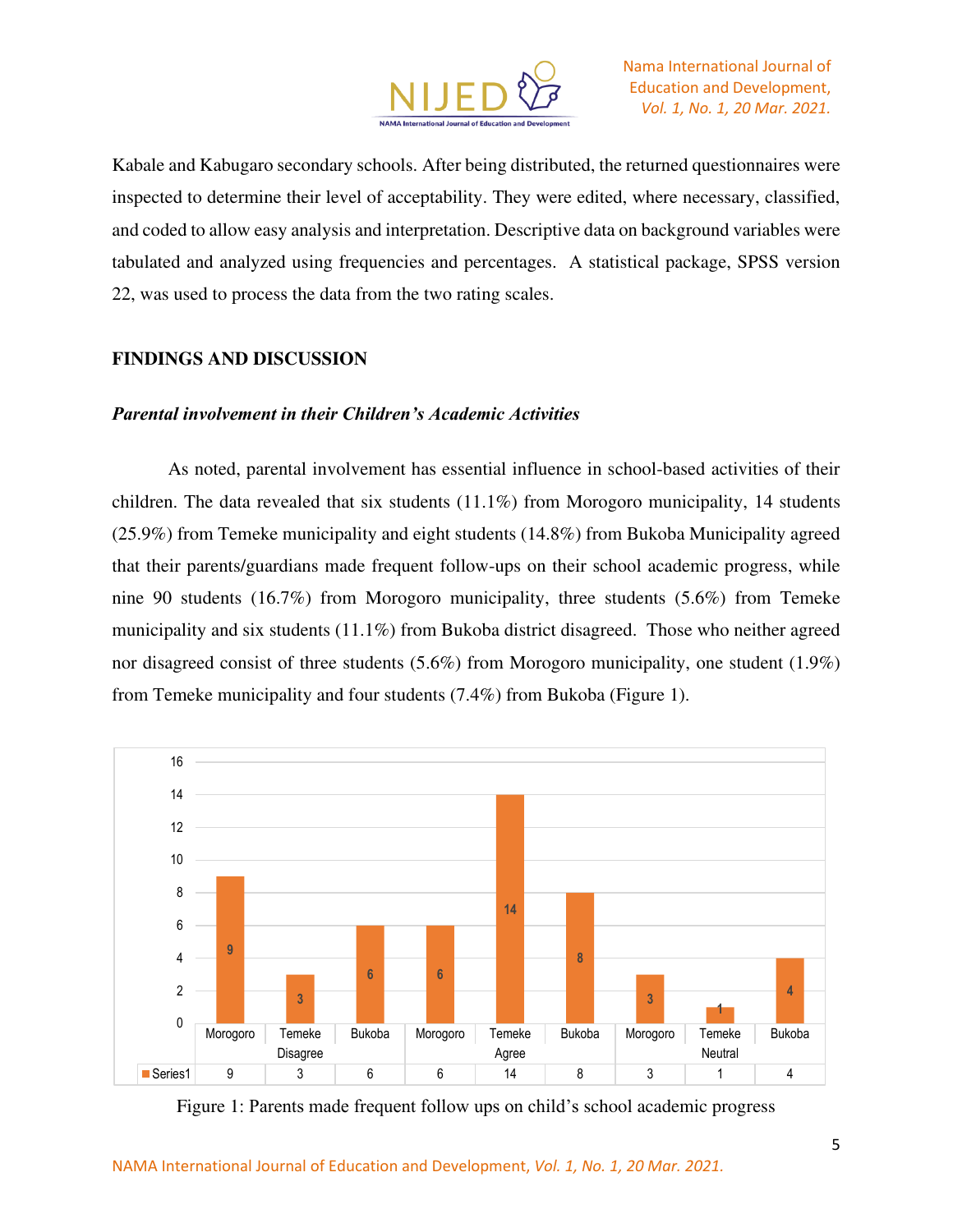

However, 13 students (24.1%) from Morogoro municipality, 14 students (25.9%) from Temeke municipality and 13 students (24.1%) disagreed that their parents provide them essential scholastic materials such as uniforms, note-books, pens and pocket money, while only five students (9.3%) from Morogoro municipality, three students (5.6%) from Temeke municipality and four students (7.4%) from Bukoba municipality agreed (Figure 2).



Figure 2: Parents provide them essential scholastic materials

Furthermore, 12 students (22.2%) from Morogoro municipality, 13 students (24.1%) from Temeke municipality and 12 students (22.2%) from Bukoba municipality agreed that their parents/guardians frequently made follow ups on their school attendance, while four students (7.4%) from Morogoro municipality, four students (7.4%) from Temeke municipality and five students (9.2%) from Bukoba municipality disagreed and two students (3.7%) from Morogoro municipality and one student (1.9%) from Temeke municipality neither agreed nor disagreed (Figure 3).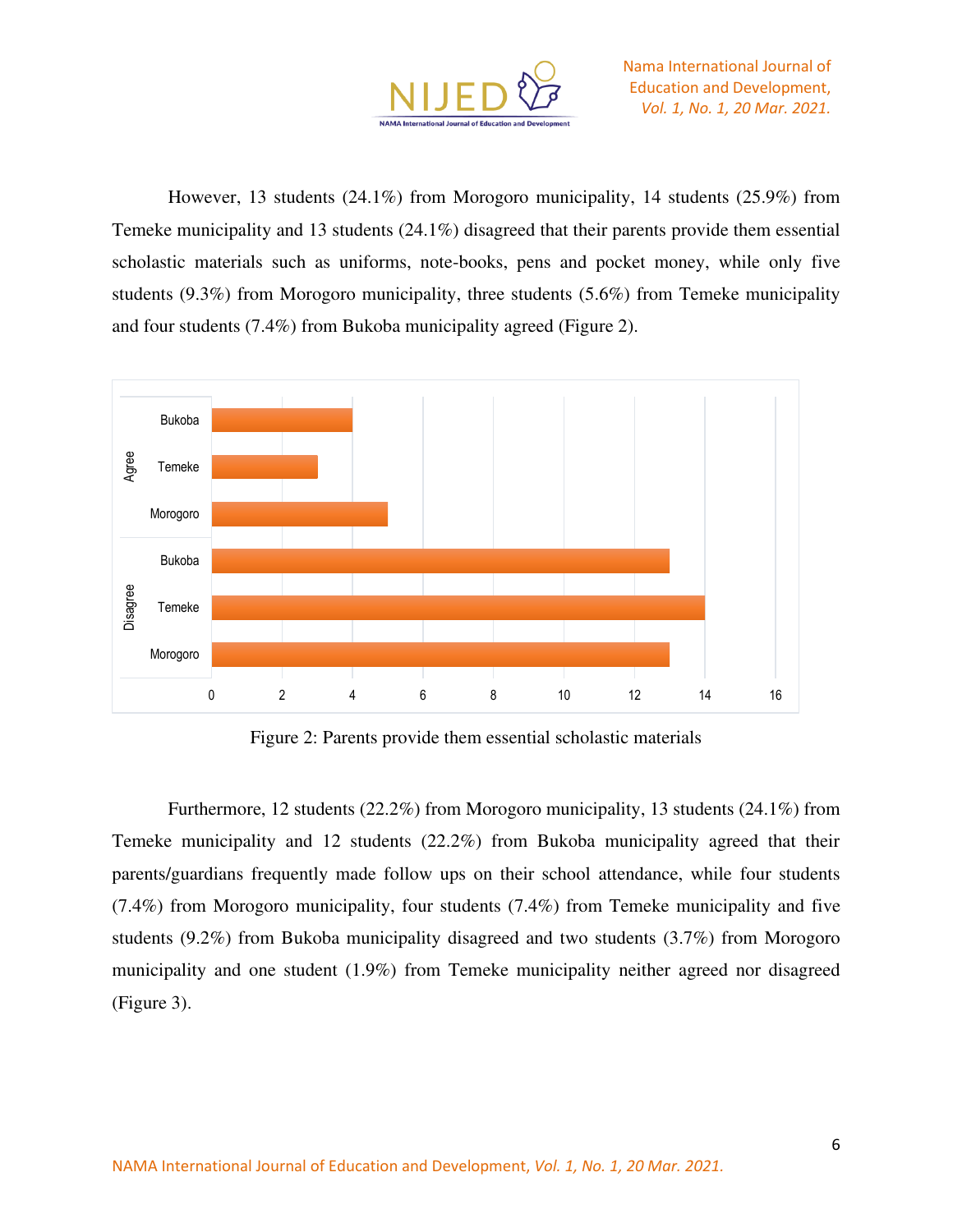



Figure 3: Parents frequently made follow ups on their school attendance

Table 1 summarizes teacher's responses on the extent of parental involvement to children's education. From the data, 13% of the teachers from Morogoro municipality, 18% of teachers from Temeke municipality and 13% of teachers from Bukoba district responded positively that parents send their children to school ready to learn and 3.7% of teachers from Morogoro municipality, 6.6% of teachers from Temeke municipality and 7.4% of teachers from Bukoba municipality indicated that parents know what their children are expected to learn each year.

In addition, 25.9% of teachers from Morogoro municipality, 29.6% of teachers from Temeke municipality and 25.9% of teachers from Bukoba municipality disagreed that parents attend meetings regularly at school while only 11.1% of teachers in all three regions agreed, as shown in Figure 4. This clearly shows that few parents attend meetings at school, signifying low participation in decision making and school management.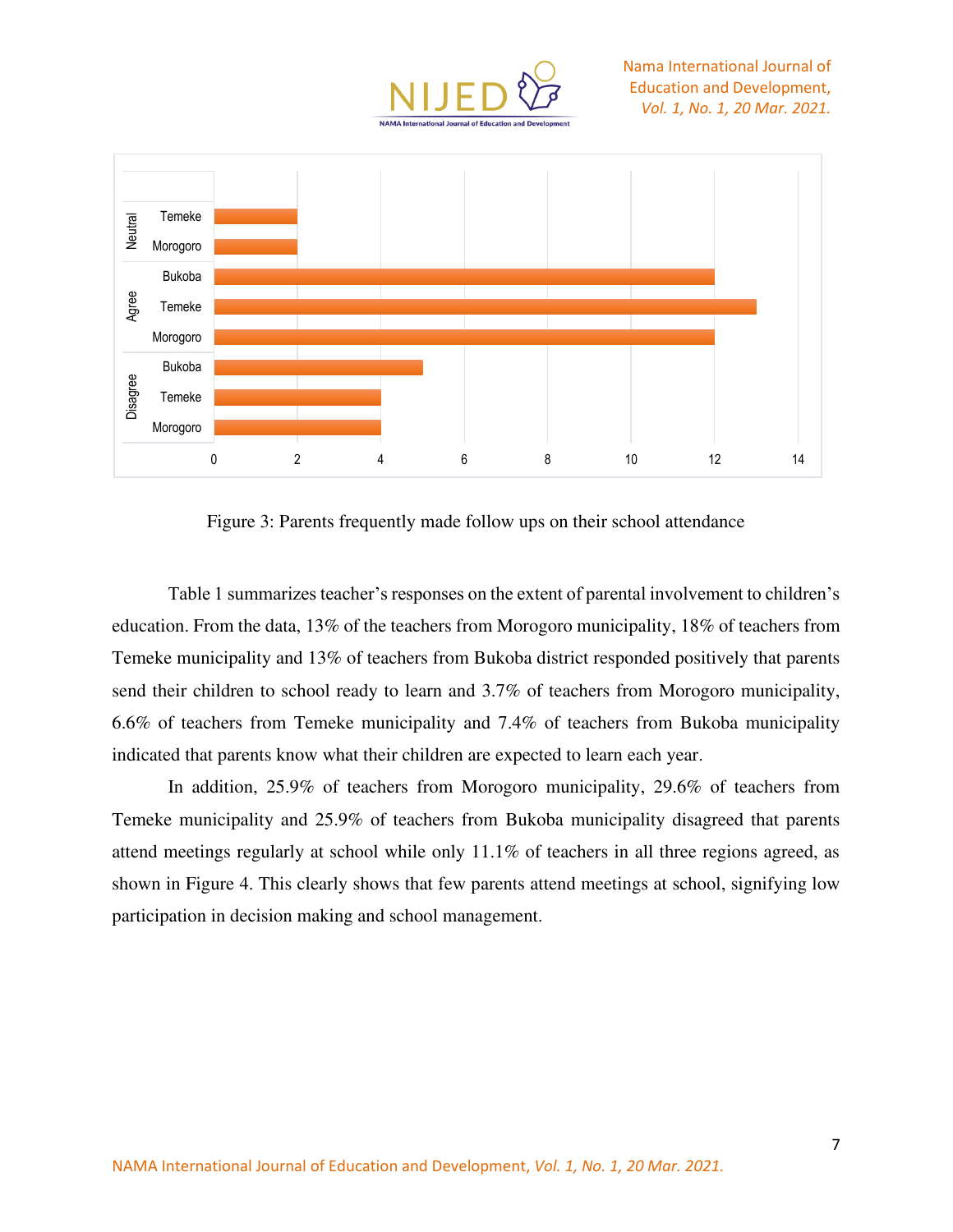

## Table 1: Teachers' responses on the extent of parent's involvement in secondary schools

|                  | <b>Statement</b>                                                                                       |                          | <b>Responses</b><br><b>TOTAL</b>   |                |      |                |                 |    |      |                |                     |                |      |                |       |                |      |                |                       |                |          |    |
|------------------|--------------------------------------------------------------------------------------------------------|--------------------------|------------------------------------|----------------|------|----------------|-----------------|----|------|----------------|---------------------|----------------|------|----------------|-------|----------------|------|----------------|-----------------------|----------------|----------|----|
| S/N              |                                                                                                        |                          | <b>Strongly</b><br><b>Disagree</b> |                |      |                | <b>Disagree</b> |    |      |                | <b>Neutral</b><br>3 |                |      |                | Agree |                |      |                | <b>Strongly Agree</b> |                |          |    |
|                  |                                                                                                        | M                        | Т                                  | B              | $\%$ | M              | Т               | B  | $\%$ | M              | T                   | B              | $\%$ | M              | T     | B              | $\%$ | M              | T                     | $\bf{B}$       | $\%$     |    |
|                  | their<br>send<br>Parents<br>children to school ready<br>to learn                                       | $\overline{\phantom{a}}$ | $\overline{2}$                     | 1              | 7.4  | $\overline{7}$ |                 | 6  | 26   | 3              | 5                   | $\overline{4}$ | 22.2 | $\overline{7}$ | 6     | 6              | 35.1 | $\Omega$       | $\overline{4}$        |                | 9.3      | 54 |
| $\overline{2}$   | what<br>know<br>Parents<br>children are expected to<br>learn each year                                 | $\overline{3}$           | 3                                  |                | 13   | 10             | 11              | 12 | 61.1 | 3              | $\mathbf{1}$        |                | 9.2  | $\overline{2}$ | 3     | $\overline{3}$ | 14.8 | $\Omega$       | $\overline{0}$        |                | 1.9      | 54 |
| $\overline{3}$ . | Parents attend meetings<br>at school when required<br>to do so                                         | 2                        | 3                                  | $\overline{2}$ | 12.9 | 12             | 13              | 12 | 68.5 | $\overline{2}$ | $\mathbf{1}$        | $\Omega$       | 5.6  | $\overline{2}$ |       | $\overline{3}$ | 11.1 | $\Omega$       | $\Omega$              | $\theta$       | $\Omega$ | 54 |
| 4.               | Parents<br>encourage<br>students to set academic<br>performance goals at the<br>beginning of each term | $\overline{4}$           | 3                                  | 5              | 22.2 | $\overline{4}$ | 5               | 6  | 27.8 | 3              | 6                   | $\overline{2}$ | 20.4 | $\overline{4}$ | 3     | 3              | 18.5 | $\overline{3}$ |                       | $\overline{2}$ | 11.1     | 54 |
| 5.               | Parents visit classrooms<br>or school and serve as<br>volunteer                                        | 4                        | 5                                  | $\overline{4}$ | 24   | 6              | $\overline{7}$  | 8  | 38   | $\overline{2}$ | $\mathbf{1}$        | $\overline{2}$ | 9.3  | 4              | 3     | 3              | 18   | $\overline{2}$ | $\overline{2}$        | $\overline{2}$ | 11       | 54 |
| 6.               | Parents/guardians<br>always provide students<br>with materials necessary<br>at school.                 | $\overline{2}$           | 3                                  | $\overline{4}$ | 16.7 | 6              | 5               | 5  | 29.6 | 4              | $\overline{2}$      | $\Omega$       | 11.1 | $\overline{4}$ | 5     | $\overline{7}$ | 29.6 | $\overline{2}$ | $\overline{3}$        | $\overline{2}$ | 13       | 54 |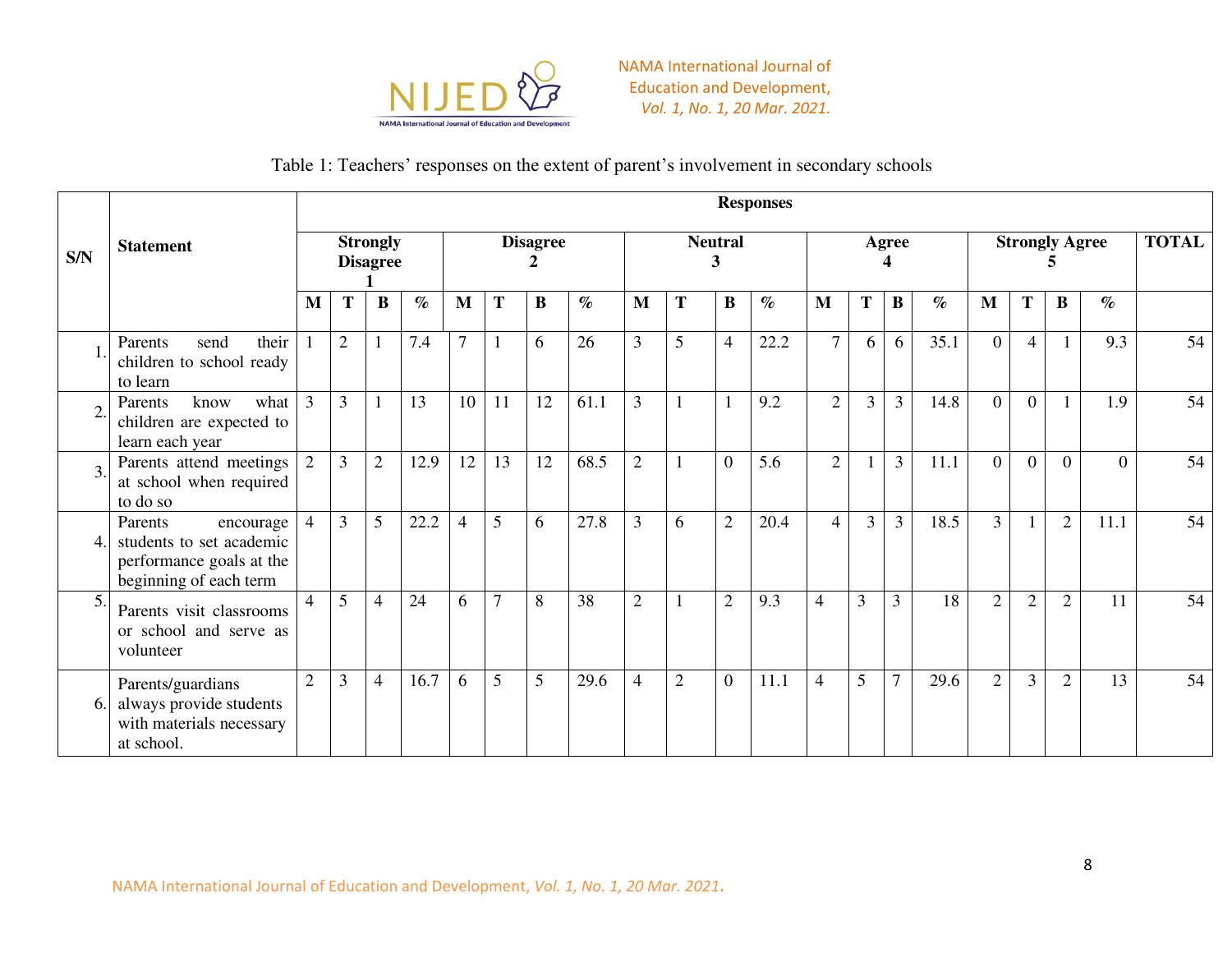



Figure 4: Disagree that parents attend meetings regularly at school

Furthermore, 14.8% of teachers from Morogoro municipality, 14.8% of teachers from Temeke municipality and 20.4% of teachers from Bukoba municipality disagreed that parents of students studying in secondary schools encourage their children to set academic performance goals at the beginning of each term, while only 13% of teachers from Morogoro municipality, 7.4% of teachers from Temeke municipality and 9.2% of teachers from Bukoba municipality agreed. This shows that majority of parents never plan anything for their children during the course and after completing secondary education something which facilitate poor performance in academics for many students in secondary schools.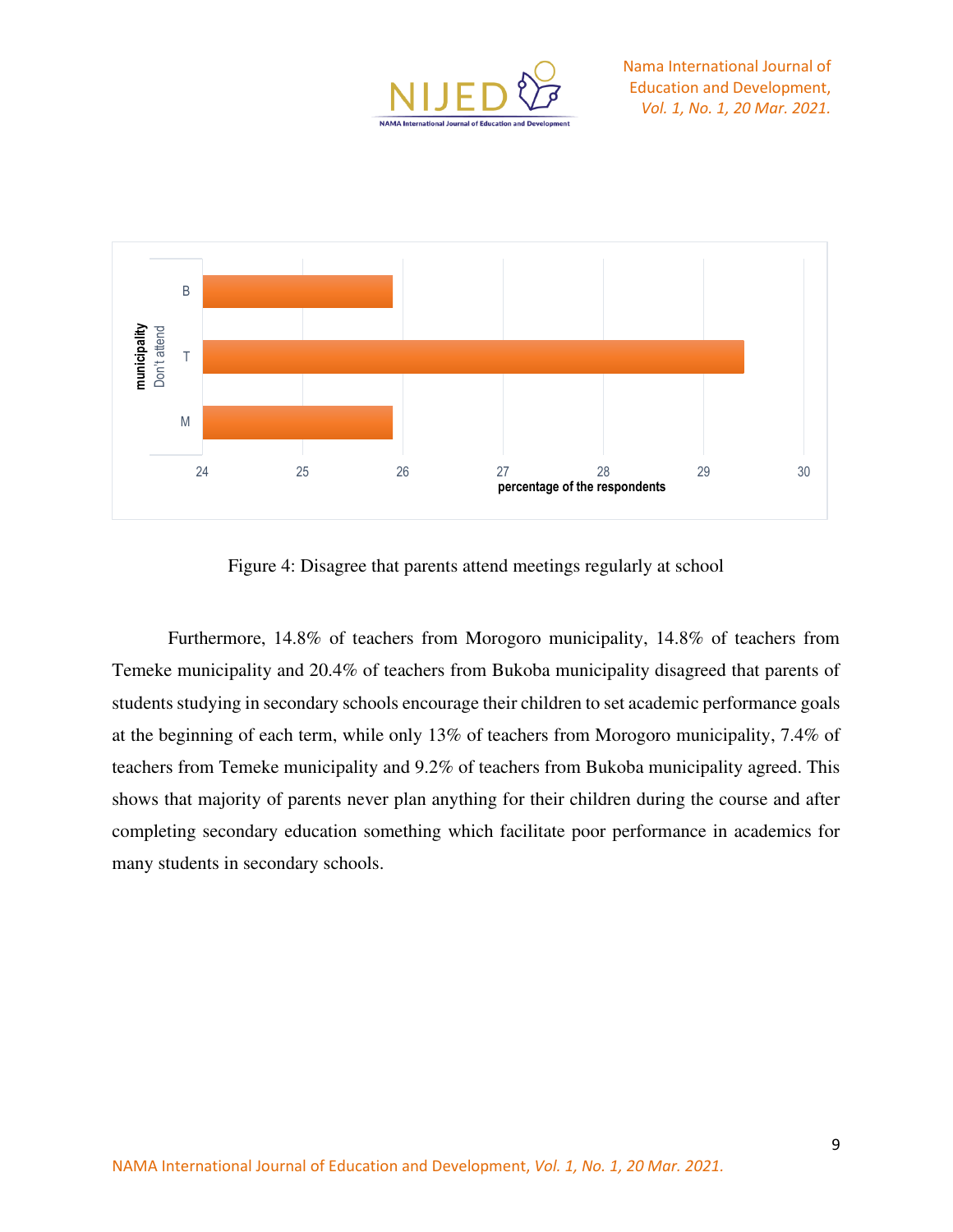



Figure 5: Teachers disagreed that parents of students studying in secondary schools encourage their children to set academic performance goals at the beginning of each term

Apart from that, parents of students registered in the selected secondary schools in all three regions were interviewed. When parents were asked about their involvement in the schooling of their children's, parents seem to differ in their responses as presented in Table 2. 6.6% of parents from Morogoro municipality, 15% of parents from Temeke municipality and 6.6% of parents from Bukoba municipality agreed that they are frequently making follow up on their children's school academic progress while 11.7% of parents from Morogoro municipality, 15% of parents from Temeke municipality and 13.3% of parents from Bukoba municipality disagreed. 10% of parents from Morogoro municipality, 20% of parents from Temeke municipality and 10% of parents from Bukoba municipality agreed that they participate in various school programs meant for parents and pupils while 18.3% of parents from Morogoro municipality, 10% of parents from Temeke municipality and 16.7% of parents from Bukoba municipality disagreed. Also 8.3% of parents from Morogoro municipality, 20% of parents from Temeke municipality and 10% of parents from Bukoba municipality agreed that they participate in parents meetings and other decision making opportunities at school.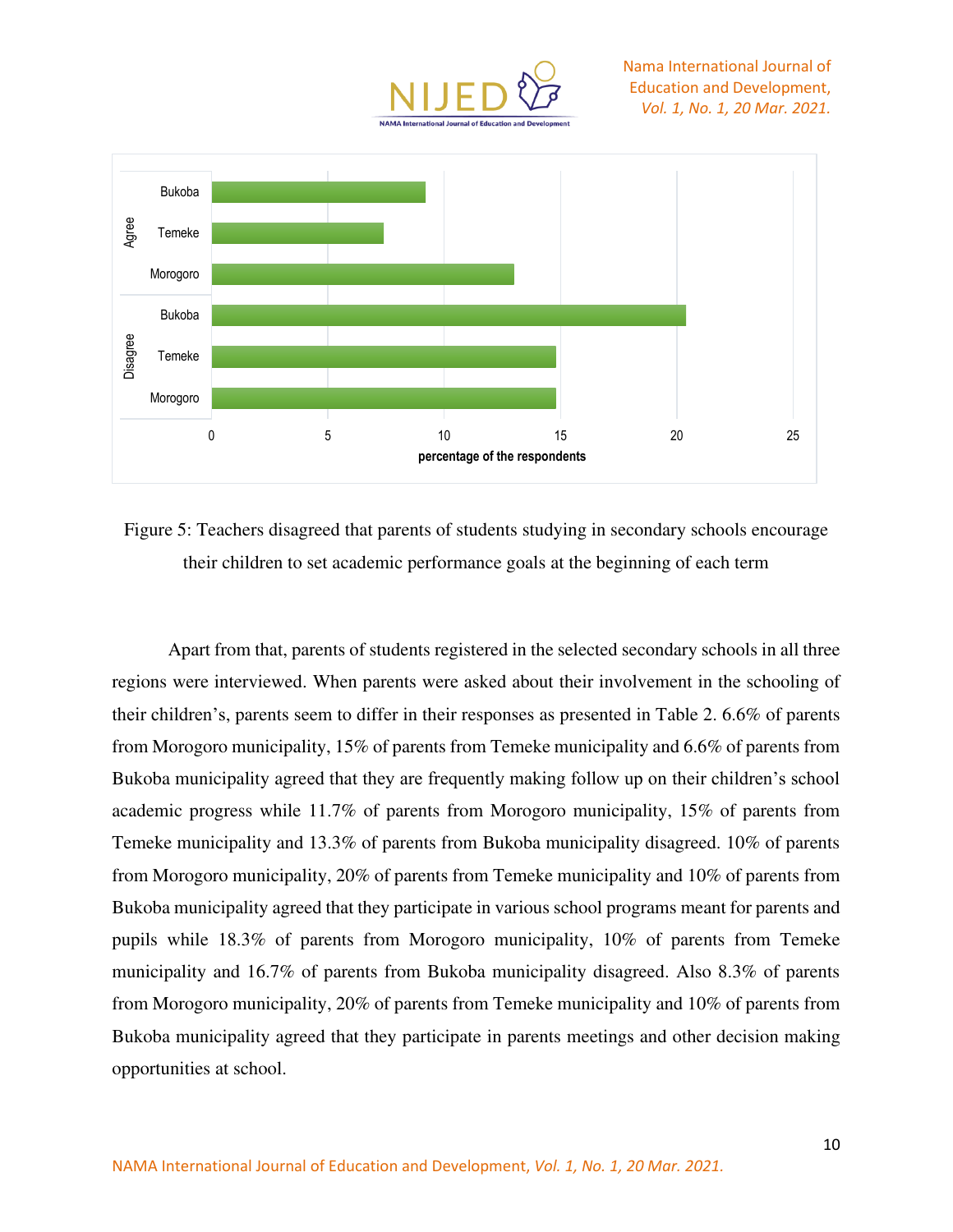

## Table 2: Parents' responses on their involvement in the schooling of their children

|              | <b>Statement</b>                                                                                   |                | <b>Responses</b> |                |                          |                                |                |                |      |                                           |                |                |      |                   |    |                |      |                            |                |                |      |              |
|--------------|----------------------------------------------------------------------------------------------------|----------------|------------------|----------------|--------------------------|--------------------------------|----------------|----------------|------|-------------------------------------------|----------------|----------------|------|-------------------|----|----------------|------|----------------------------|----------------|----------------|------|--------------|
| S/N          |                                                                                                    |                |                  |                | <b>Strongly Disagree</b> | <b>Disagree</b><br>2           |                |                |      | <b>Neutral</b><br>$\overline{\mathbf{3}}$ |                |                |      | <b>Agree</b><br>4 |    |                |      | <b>Strongly Agree</b><br>∍ |                |                |      | <b>TOTAL</b> |
|              |                                                                                                    | M              | $\mathbf T$      | $\bf{B}$       | $\%$                     | $\mathbf{M}$                   | T              | $\bf{B}$       | $\%$ | $\mathbf{M}$                              | T              | B              | $\%$ | M                 | T  | $\bf{B}$       | $\%$ | $\mathbf{M}$               | $\mathbf T$    | $\bf{B}$       | $\%$ |              |
| $\mathbf{1}$ | I frequently make<br>follow up on my<br>child's school<br>academic progress.                       | $\overline{3}$ | $\overline{4}$   | $\overline{4}$ | 18.3                     | $\overline{4}$                 | 5              | $\overline{4}$ | 21.7 | 9                                         | $\overline{2}$ | 8              | 31.7 | 3 <sup>1</sup>    | 9  | $\mathfrak{Z}$ | 25   | $\mathbf{1}$               | $\mathbf{0}$   | $\mathbf{1}$   | 3.3  | 60           |
| 9            | I participate in<br>various school<br>programs meant for<br>parents and pupils.                    | $\overline{2}$ | $\sqrt{2}$       | $\overline{3}$ | 11.7                     | 9                              | $\overline{4}$ | $\tau$         | 33.3 | $\overline{3}$                            | $\overline{2}$ | $\overline{4}$ | 15   | $\overline{4}$    | 10 | $\mathfrak{Z}$ | 28.3 | $\overline{2}$             | $\overline{2}$ | $\mathfrak{Z}$ | 11.7 | 60           |
| 16           | I participate in<br>parents meetings<br>and other decision<br>making<br>opportunities at<br>school | $\overline{2}$ | $\sqrt{2}$       | $\overline{4}$ | 13.3                     | $\mathbf{1}$<br>$\overline{0}$ | $\overline{4}$ | $\overline{7}$ | 35   | $\overline{3}$                            | $\overline{2}$ | $\overline{3}$ | 13.3 | 3 <sup>1</sup>    | 11 | $\overline{4}$ | 30   | $\overline{2}$             | $\mathbf{1}$   | $\mathfrak{2}$ | 8.3  | 60           |

NAMA International Journal of Education and Development, *Vol. 1, No. 1, 20 Mar. 2021.*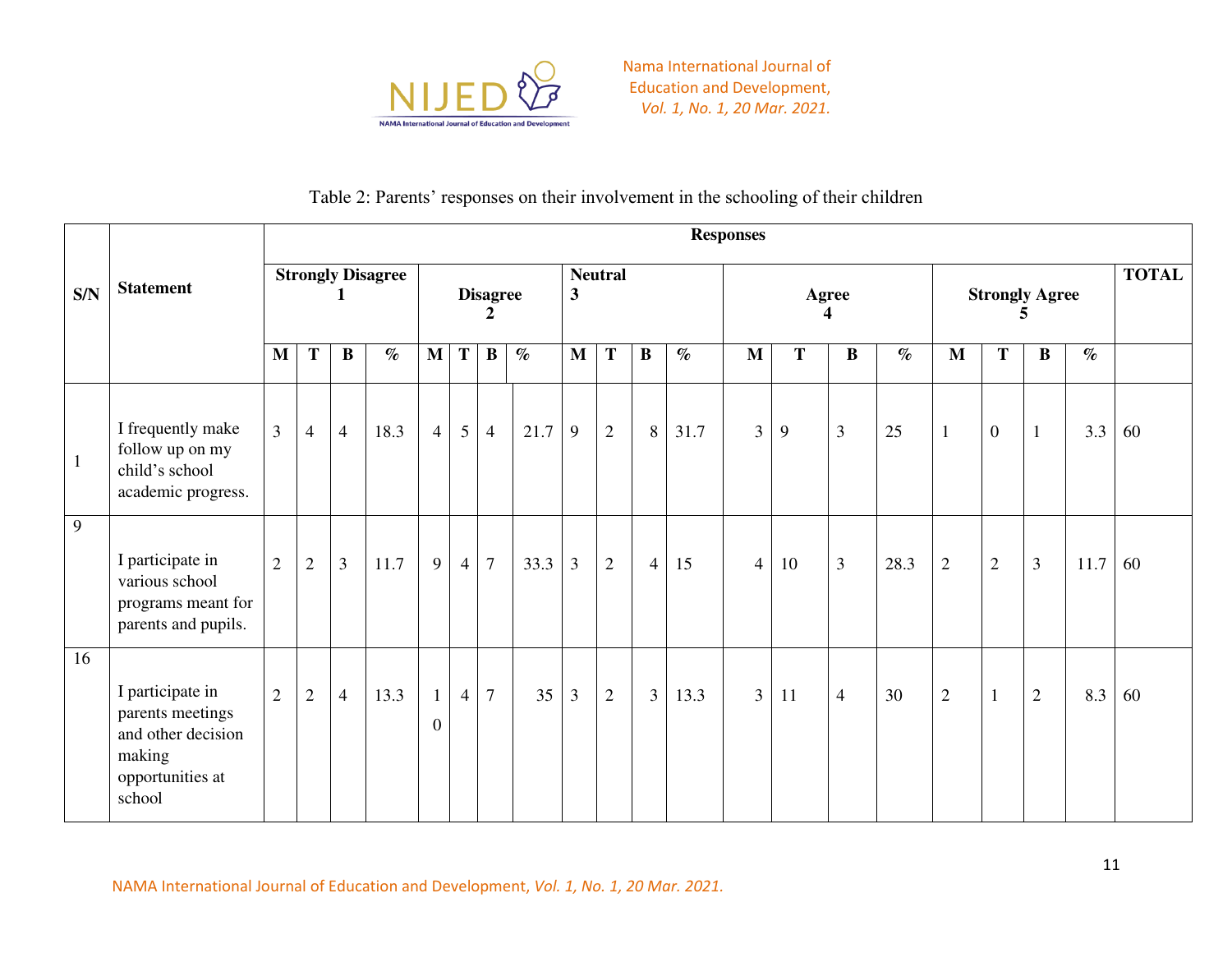

## **CONCLUSION**

The purpose of this study was to investigate the extent of parental involvement in their children's education in various secondary schools in Tanzania. It was found that the following factors contribute to the hindrance of parental involvement in the schooling of their children in secondary schools in Tanzania, particularly in Dar es Salaam, Morogoro and Kagera regions. First and foremost, there is a lack of knowledge about how parents could get involved. It was found that many parents do not have skills on how to get involved in students' academic activities. Parents are not aware that they had some academic roles to play with their children at home as well as while at school. Also there is lack of time and resources such as money among parents; many parents (from Morogoro and Kagera) are working on farms for their daily income, and they are not ready to waste time and money for school. These daily commitments and responsibilities are making it difficult for parents to cope with students' academic activities.

#### **ACKNOWLEDGEMENT**

The researchers would like to thank NICE Tanzania for its valuable material and technical assistance in the accomplishment of this work. This study would have not been possible without their support.

#### **REFERENCES**

- Ali Kemal Tekin (2011); *Parent Involvement Revisited: Background, Theories, and Models.*  University of Gaziantep, Oman.
- Bloom, B. S. (1984). The new direction for educational research: Alterable variables. *Singapore Journal of Education*. 6 (1), 1-6.
- Christenson, S. L., Rounds, T. & Francklin, M. J. (1992). Home-school collaboration: Effects, issues and opportunities. *School Psychology Quarterly*.2 (3), 178-206.
- Cotton, K., Wikelund, K.R., 1989. Parent involvement in Education. Sch. Improv. Res. Ser. 6, 17--23.

Desimone, L., (1999). Linking parent involvement with student achievement: Do race and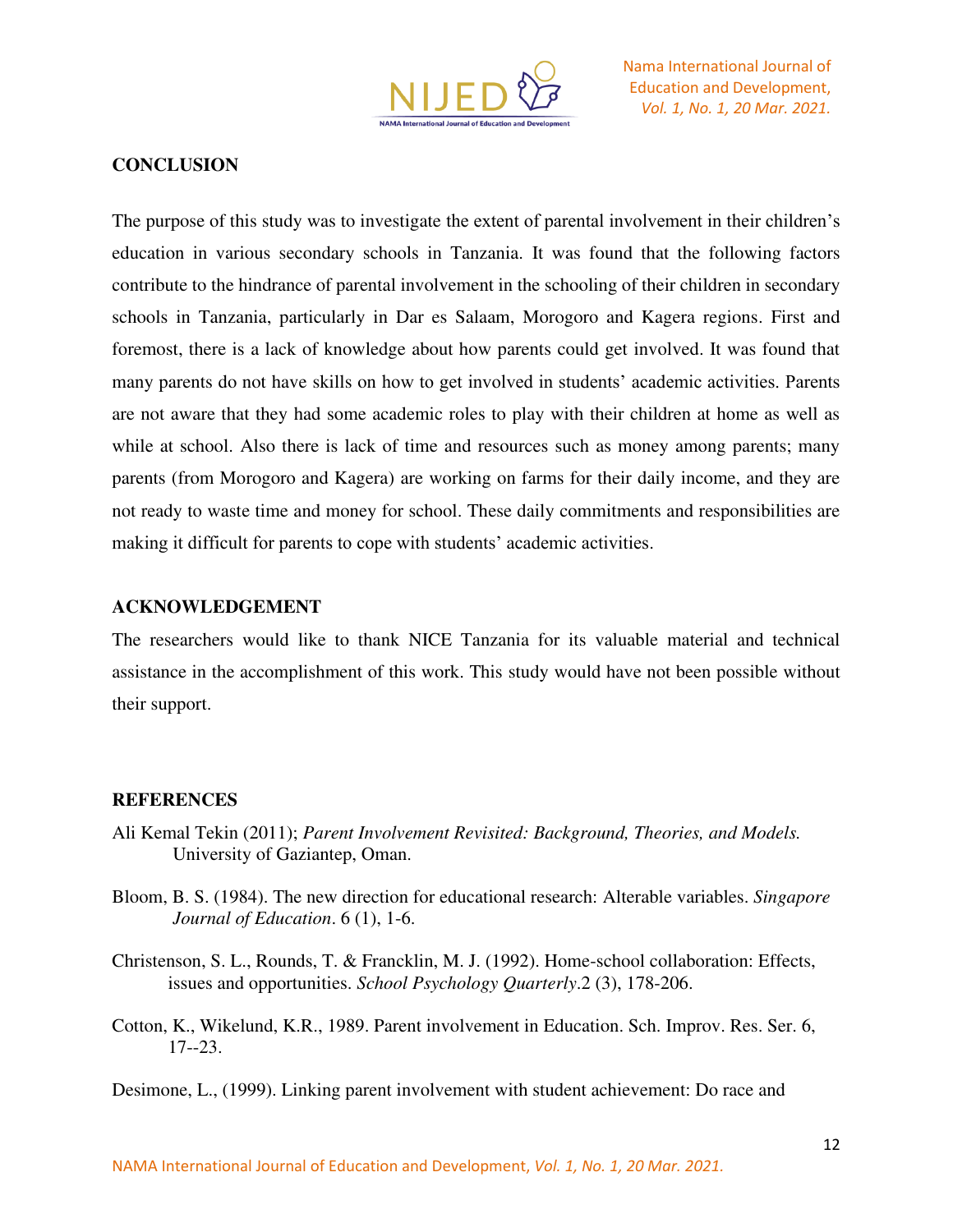

income matter? J. Educ. Res. 93, 11–30.

- Dennis Van Roekel (2008): An NEA policy brief Parent, Family, and Community Involvement in Education
- Epstein, J. L. (1990). *School and family connections: Theory, research, and implications for integrating sociologies of education and family*. In D. G. Unger & M. B. Sussman (Eds.), Families in community settings: Interdisciplinary perspectives (pp. 99-126). New York: Haworth.
- Fishel, M. and L. Ramirez (2005). "*Evidence-Based Parent Involvement Interventions with School-Aged Children*." School Psychology Quarterly 20(4): 32.
- Hill, N. E., & Taylor, L. C. (2004). Parental school involvement and children's academic achievement: Pragmatics and issues. *Current Directions in Psychological Science*, 13(4), 161–164.
- Hill, N. E., & Tyson, D. F. (2009). Parental involvement in middle school: A meta-analytic assessment of the strategies that promote achievement. *Developmental Psychology,* 45, 740–763.
- Karsten, D., Jong, U. G. Ledoux & Sligte, H. (2006). *The position of parents and pupils ingovernance policy*. Amsterdam: SCOKohnstamminstituut, Universiteit van Amsterdam.
- La Bahn, J. 1995. *Education and parental involvement in secondary school*. Valdosta: [http://chiron.voldosta.edu/whutt/files/parinvol.html].
- Mafa, O., & Esther, M. (2013). The Involvement of Parents in the Education of their Children in Zimbabwe's Rural Primary Schools: The Case of Matabeleland North Province. *Journal of Research & Method in Education*.1 (4), 37-43.
- Mzungezi Nelson Nhlabati (2015): '*The impact of parent involvement on effective secondary school governance in the Breyten Circuit of Mpumalanga'*, University of South Africa, South Africa.
- Ministry of Education, Heritage and Arts of Fiji (2018): Parental Engagement Framework and Strategies
- Nicholas, B. (1985). *Professional parents: Parent participation in four Western European countries*. 2nd Edition, Routledge. Falmer press.
- Ronel Mondragon Sapungan, et al (2014); 'Parental *Involvement in Child's Education: Importance, Barriers and Benefits';* Principal III, Calapan South District Division of Calapan City, PHILIPPINES